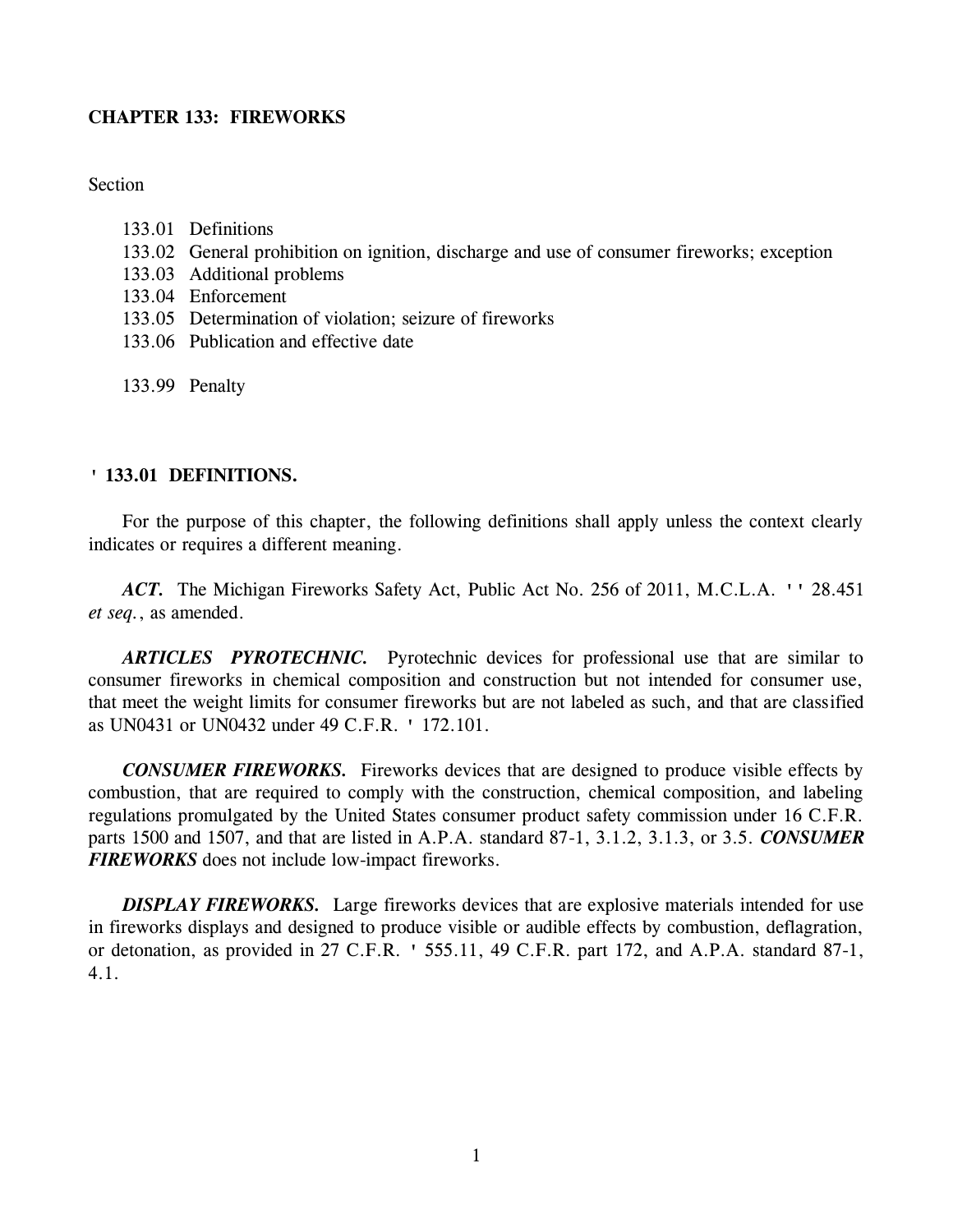### **Fireworks** 2

*FIREWORK* or *FIREWORKS.* Any composition or device, except for a starting pistol, a flare gun or a flare, designed for the purpose of producing a visible or audible effect by combustion, deflagration or detonation. **FIREWORKS** consist of consumer fireworks, low impact fireworks, articles pyrotechnic, display fireworks, and special effects. *LOW IMPACT FIREWORKS* means ground and handheld sparkling devices as that phrase is defined under A.P.A. standard 87-1, 3.1, 3.1.1.1 to 3.1.1.8 and 3.5.

*NATIONAL HOLIDAY.* New Year's Day (January 1); birthday of Martin Luther King, Jr. (third Monday in January); President's Day (third Monday in February); Memorial Day (last Monday in May); Independence Day (July 4); Labor Day (first Monday in September); Columbus Day (second Monday in October); Veteran's Day (November 11); Thanksgiving Day (fourth Thursday in November); and Christmas Day (December 25).

*NOVELTIES.* That term as defined under A.P.A. standard 87-1, 3.2, 3.2.1, 3.2.2, 3.2.3, 3.2.4, and 3.2.5 and all of the following:

(1) Toy plastic or paper caps for toy pistols in sheets, strips, rolls or individual caps containing not more than .25 of a grain of explosive content per cap, in packages labeled to indicate the maximum explosive content per cap.

(2) Toy pistols, toy cannons, toy canes, toy trick noisemakers, and toy guns in which toy caps as described in division (1) above are used, that are constructed so that the hand cannot come in contact with the cap when in place for explosion, and that are not designed to break apart or be separated so as to form a missile by the explosion.

(3) Flitter sparklers in paper tubes not exceeding one-eighth inch in diameter.

(4) Toy snakes not containing mercury, if packed in cardboard boxes with not more than 12 pieces per box for retail sale and if the manufacturer's name and the quantity contained in each box are printed on the box; and toy smoke devices.

(Ord. 209-12, passed 10-9-2012)

# **' 133.02 GENERAL PROHIBITION ON IGNITION, DISCHARGE AND USE OF CONSUMER FIREWORKS; EXCEPTION.**

No person shall ignite, discharge, or fireworks within the village at any time, except that:

(A) Fireworks may be discharged in strict compliance with any permit issued by the village in accordance with the Act.

(B) Consumer fireworks may be discharged only on the day before, the day of, and the day after a national holiday.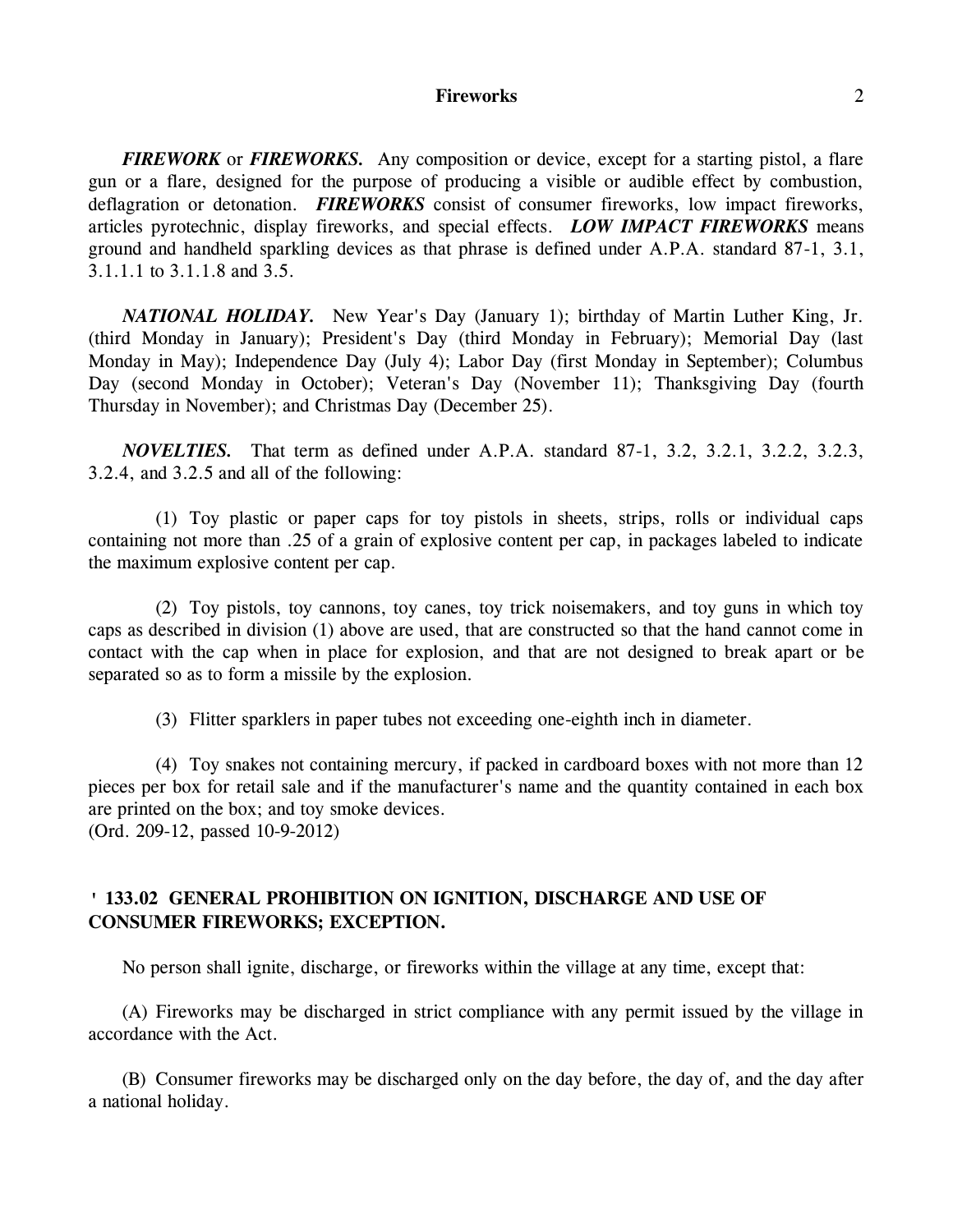#### **Fireworks** 3

(C) Division (B) above shall not apply to low impact fireworks. (Ord. 209-12, passed 10-9-2012) Penalty, see ' 133.99

#### **' 133.03 ADDITIONAL PROHIBITIONS.**

(A) Consumer fireworks shall not be ignited, discharged or used on public property, including streets and rights-of-ways, or on school property, church property or the private property of another, without the express written permission from the person or entity legally in possession and control of that property to undertake such action.

(B) Consumer fireworks shall not be ignited, discharged, or used by a person under the influence of alcoholic liquor or a controlled substance or a combination of both.

(C) Low impact fireworks shall not be ignited, discharged, or used by a person under the influence of alcoholic liquor or a controlled substance or a combination of both. (Ord. 209-12, passed 10-9-2012) Penalty, see ' 133.99

#### **' 133.04 ENFORCEMENT.**

This chapter may be enforced by any sworn law enforcement officer. (Ord. 209-12, passed 10-9-2012)

### **' 133.05 DETERMINATION OF VIOLATION; SEIZURE OF FIREWORKS.**

If an enforcing official determines that a violation of this chapter has occurred, the official may seize the fireworks as evidence of the violation. (Ord. 209-12, passed 10-9-2012)

#### **' 133.06 PUBLICATION AND EFFECTIVE DATE.**

The ordinance codified herein shall be published in the manner provided by law and shall take effect and be in force from and after the earliest date allowed by law. The ordinance codified herein shall become effective 20 days after publication in the County Press. (Ord. 209-12, passed 10-9-2012)